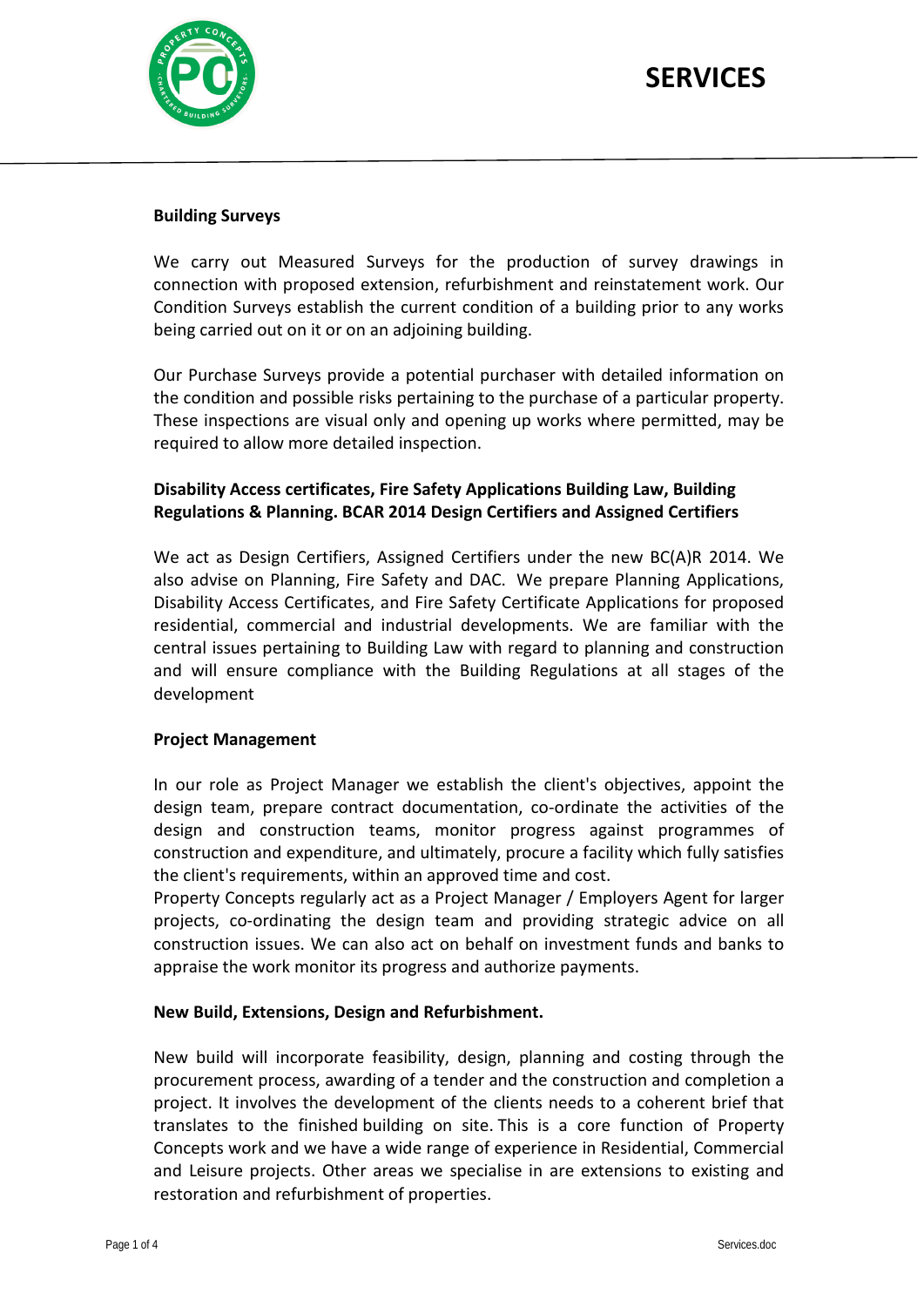

## **Schedule of Dilapidations**

On behalf of either the landlord or the tenant, we compile Schedules of Dilapidations on industrial and commercial premises to establish the wants of repairs which have accrued and which require to be remedied under the terms of the lease by the landlord and/or the tenant.

### **Insurance Re-instatement Valuations**

We provide property valuations on large-scale residential developments for the purpose of re-instatement insurance. These valuations take into account the overall size of the building, the type of construction, the standard of finishes, any special features and site conditions.

### **Property Appraisal and Feasibility Studies**

A feasibility study is intended to establish whether or not a project can be undertaken in order to satisfy a client requirement and how best it should be undertaken. The study will evaluate the selected site economically, geometrically and environmentally in terms of the proposed use. Other issues such as access, constructional difficulties and constraints which may be imposed by local authorities are examined.

## B**uilding Pathology, Diagnosis and Remedy**

We identify, investigate and diagnose defects in existing buildings. Based on our findings we make recommendations for the most appropriate course of action having regard to the building, its future and resources available. We will also design, implement and supervise the remedial works, and evaluate their performance in use.

### **Building Refurbishment, Restoration and Conservation Works**

Our work involves us in the overhaul of existing buildings in order to meet current functional standards. In the case of protected structures the emphasis may be on restoring the original physical and decorative condition of the building and taking steps to prolong the life of the building.

### **Commercial and Retail Fit Outs**

We co-ordinate the fit-out of commercial and retail developments from design stage through planning and fire safety certificate application, if required, tender procurement and analysis, appointment of contractor and on-site supervision to completion and compliance certification.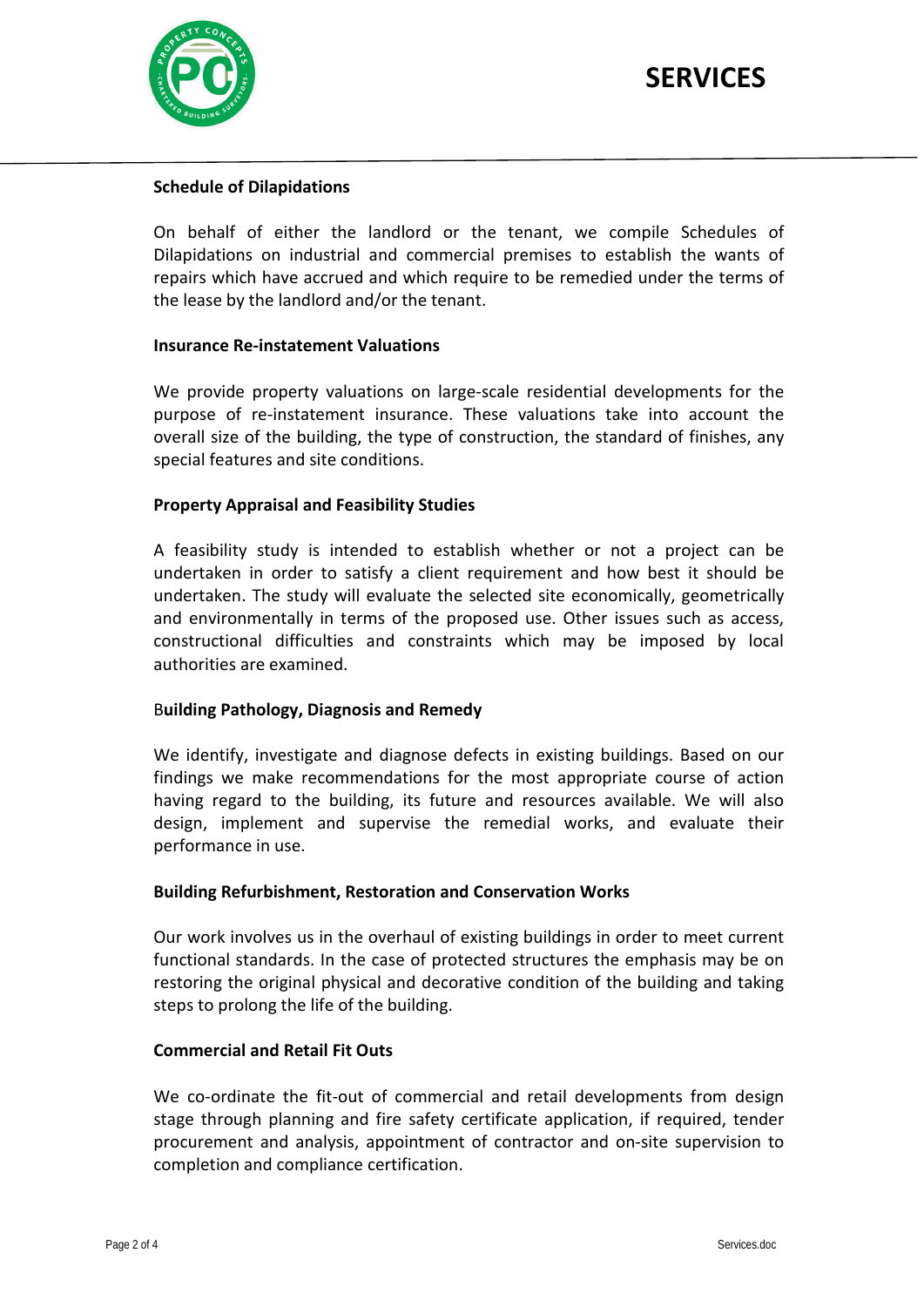

j

## **SERVICES**

## **Planned Building Maintenance, Assessment and Costs**

Under our building maintenance services we carry out a comprehensive condition survey of the existing building, establish user's requirements and the life cycle of individual building components, prepare schedule of works, produce estimate of costs and supervise the carrying out of the works in order to restore the building to state in which it can perform the required function.

### **Off Licence - Licensing Applications.**

We prepare and submit lease plans and deeds for all License applications. We also prepare off licence maps for Certification or Declaration purposes for the grocery trade and attend court to give evidence. Property Concepts has considerable experience in relation to every aspect of the Licensing system with an in-depth knowledge of all aspects of the Licensing Acts and a clear understanding how the Acts operate in practice.

### **Snag Lists**

We carry out comprehensive snag lists for the handover of properties, common areas, or commercial projects to the end user. These are list based with photographic records.

### **Defect Investigation and Maintenance Advice**

We provide advice on the existing condition of a property and its future maintenance liability. This review the effect on maintenance of life cycle costing, comparing the current cost against the future maintenance and replacement costs to match the anticipated building life and expenditure. Property Concepts can also prepare a planned maintenance programme and encourage preventative cost effective maintenance.

### **Insurance Assessment and Claims**

Property Concepts can prepare an assessment of the cost of replacing a building in accordance with a clients' insurance policy. If a client needs to make a claim, Property Concepts can liaise with the insurer and loss adjuster.

### **Property Legislation**

Advice can be provided on many areas of property legislation such as planning, public health, historic buildings, boundary disputes and fire precautions and means of escape. Property Concepts can also act as an expert witness or an arbitrator in the case of a dispute arising.